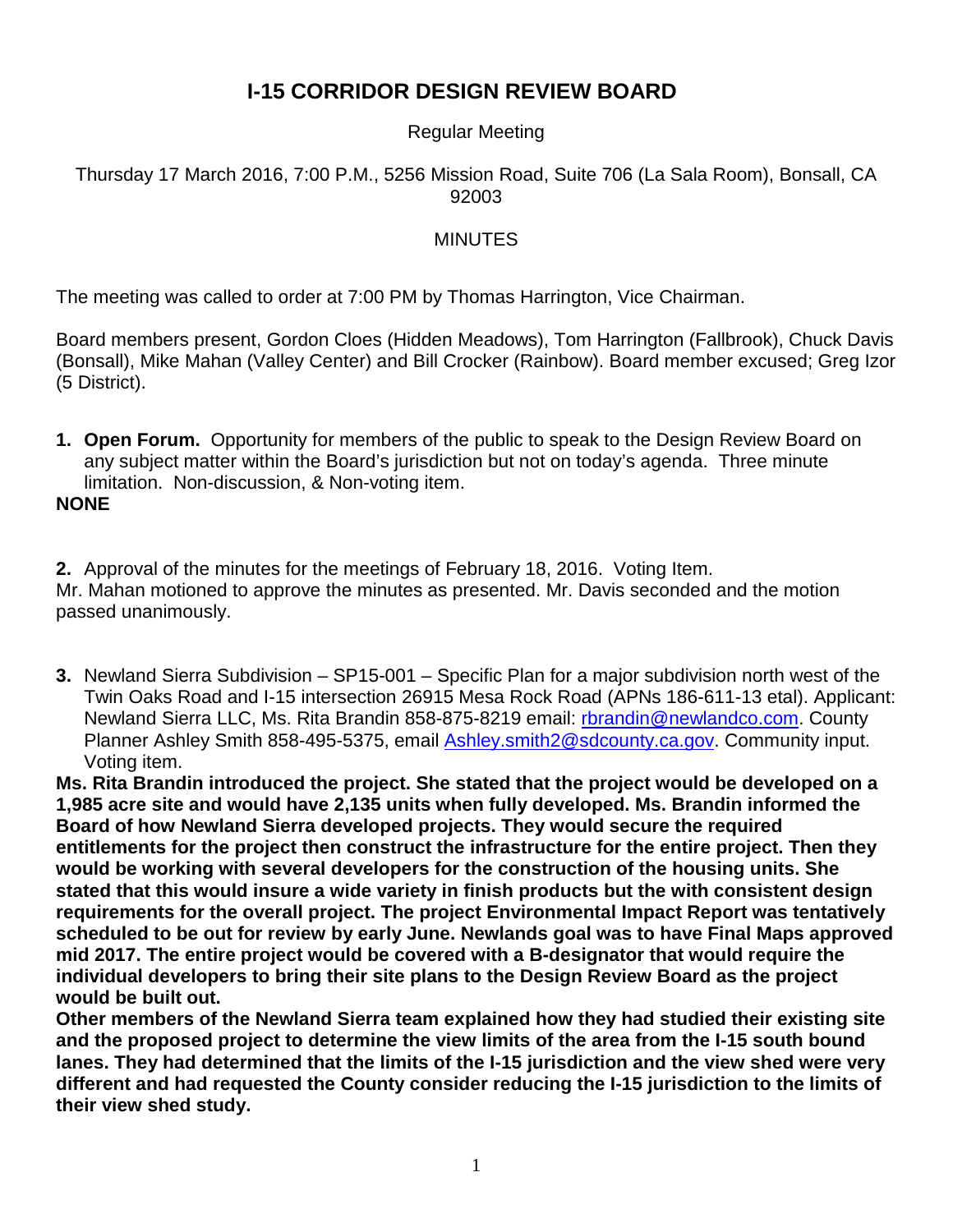**The Board was informed that the major cut slopes visible at the entry to the project would be covered with vineyards. On other slopes, a great deal of effort would go into trying to preserve any large rocks. Then native grasses and landscaping would be used for the rest of exposed slopes.** 

**The development team was working with the County and Caltrans to address the traffic issues in the vicinity.**

**Mr. Harrington stated that while he had no objections to the limits of the Design Review Board jurisdiction being modified to the true view shed from the freeway, he was concerned that the study done by the Newland Sierra design team had done did not consider the north bound lanes perspective of the site. He felt that needed to be reviewed.**

**Mr. Davis commented that this development was in conflict with the County General Plan and several Community Plans. He felt that these plans had been painstakingly developed and that development should follow them. He also was concerned with the traffic impact this project would have on the I-15. In his opinion the I-15 is currently not functional at several times of the day and this project would make the situation worse. He further stated until the freeway infrastructure was improved he could not support development on this scale.**

**After further discussion Mr. Harrington motioned to approve the project conceptually as presented but reserve comment on the view shed study until the site could be inspected. Mr. Cloes seconded the motion and it passed with Mr. Davis voting against the motion.** 

**4.** Request for a site plan exemption for a single family dwelling and attached garage at Palo Verde Drive Fallbrook (APN 127-360-27 (Lot 1). Owner: Hidden Valley Developers 14475 Old Highway 80 El Cajon. Applicant, Ed Jackson email: jacksne@aol.com. County planner: Dag Bunnemeyer, 858 694-3429, email: [Dag.bunnemeyer@sdcounty.ca.gov.](mailto:Dag.bunnemeyer@sdcounty.ca.gov) Community input. Voting item.

#### **Mr. Ed Jackson presented the project. The home was planned to be modular in construction and just under 2000 square feet. The visibility of the site would be minimal from the freeway and the color scheme of the home would be in earth tones.**

**After further discussion Mr. Harrington motioned to approve the project as presented . Mr. Crocker seconded the motion and it passed unanimously.**

**5.** Request for a site plan exemption for a single family dwelling and attached garage at Palo Verde Drive Fallbrook (APN 127-360-27 (Lot 2). Owner: Hidden Valley Developers 14475 Old Highway 80 El Cajon. Applicant, Ed Jackson email: jacksne@aol.com. County planner: Dag Bunnemeyer, 858 694-3429, email: [Dag.bunnemeyer@sdcounty.ca.gov.](mailto:Dag.bunnemeyer@sdcounty.ca.gov) Community input. Voting item. **Mr. Ed Jackson presented the project. The home was planned to be modular in construction and just under 2000 square feet. The visibility of the site would be minimal from the freeway and the color scheme of the home would be in earth tones.**

**After further discussion Mr. Harrington motioned to approve the project as presented . Mr. Crocker seconded the motion and it passed unanimously.**

**6.** MUP-16-002 Fallbrook Hacienda - Request for Project Review for a private party venue east of Sterline View Drive (APN 108-350-13). Owner: Robert Frulla 951-375-2052, email Roberto@frulla.com. Applicant, Michael Benesh email: [mlbenesh@pacbel.net.](mailto:mlbenesh@pacbel.net) County planner: Donald Kraft, 858 694-3856, email: [donald.kraft@sdcounty.ca.gov.](mailto:donald.kraft@sdcounty.ca.gov) Community input. Voting item. **Mr. Robert Frulla introduced the project. He informed the Board that there would be no new construction with the exception of upgrading restroom and parking facilities. The main use of the site would be a wedding and private party facility. Valet parking would be provided for**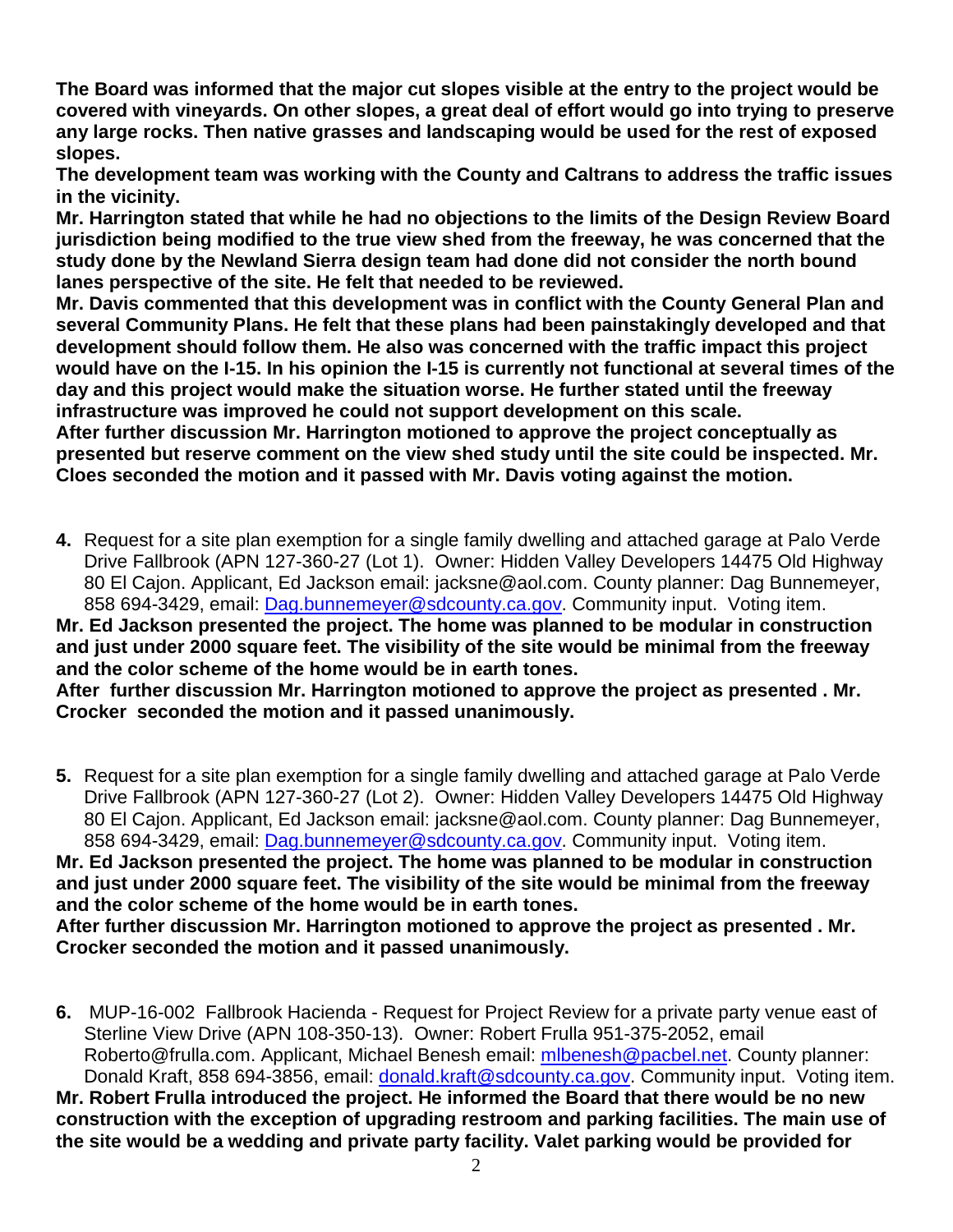**guests to make the most of the onsite parking area. He stated that he had met with the Fallbrook Community Planning Group Design Review Committee who had notified him that the proposed signage for the project exceeded the County's 90 square foot limit. He presented the I-15 Board with an alternate sign configuration that would allow his signage to stay within the Counties limit.** 

**After further discussion, Mr. Harrington motioned to approve the project with the alternate sign configuration. Mr. Crocker seconded the motion and it carried unanimously.** 

**7.** Request a Minor Deviation to Major Use Permit P70-202M3W1 for a 48" by 240" lite sign for the entrance to the Welk Resort Theater. Address : 8860 Lawrence Welk Drive (APN 185-331-03). Owner: Welk Resort Group Contact Heidi Spurgin 760-566-3211, email: heidi.spurgin@welkgroup.com. Applicant, Paul Jester 858-566-3010 ex 304, email: paul@miramarsignworks.com. County planner: John Leavitt, 858 495-5448, email: john, leavitt@sdcounty.ca.gov. Community input. Voting item.

**Mr. Harrington introduced the request stating that he had spoken to the applicant and inspected the site. The proposed signage appeared to have minimal exposure to the freeway and saw no problem with the project. Also the applicant had presented a letter from the Hidden Meadows CPG approving the project.**

**After review of the project plans and limited discussion, Mr. Harrington motioned to approve the project as presented. Mr. Cloes seconded and the motion passed unanimously.**

**8.** Request for a site plan exemption for a commercial building at 8530 Nelson Way Escondido (APN 127-222-19). Applicant, Darren Machulsky, email: dmachulski@yahoo.com. County planner: Dag Bunnemeyer, 858 694-3429, email: [Dag.bunnemeyer@sdcounty.ca.gov.](mailto:Dag.bunnemeyer@sdcounty.ca.gov) Community input. Voting item.

**Mr. Darren Machulsky introduced the request and presented plans of the site. He informed the Board that the building would house a marijuana grow facility. The adjacent existing building was currently being remodeled to house a medical marijuana dispensary. The dispensary had a County permit and was going forward independently. The proposed building would have a stucco finish and roofing to match the existing building on the site. The building met all setback requirements and would require no grading to be constructed with the exception of foundation and utility excavations.** 

**Mr. Davis stated that he did not support medical marijuana and could not support a project for this use.**

**Mr. Mehan asked if the project was scheduled with the Valley Center Community Planning Group? Mr. Machulsky stated that he was scheduled for that group next week.**

**After limited further discussion, Mr. Harrington motioned to approve the project as presented. Mr. Cloes seconded the motion and it passed. Mr. Davis voted against the project and Mr. Mehan abstained to save his vote for the Valley Center CPG review of the project.**

**9. Correspondence: NONE**

**10.Board Member Discussion: NONE**